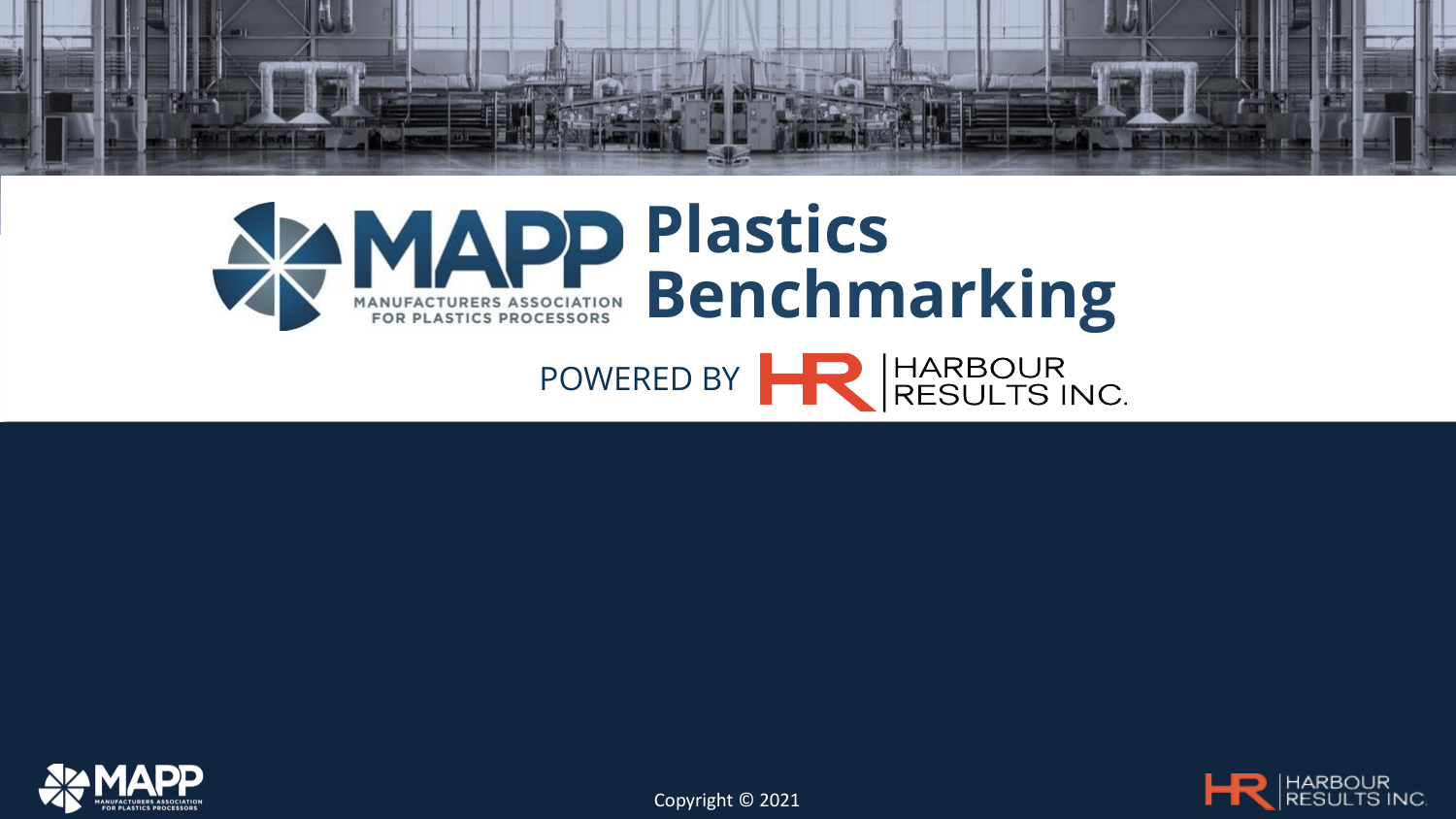#### **Table of Contents**

| <b>Purpose and Methodology</b> | 3   |
|--------------------------------|-----|
| <b>Respondent Demographics</b> | 4   |
| <b>Executive Summary</b>       | 7   |
| Top Performer Breakdown        | 24  |
| <b>Industry Pulse</b>          | 25  |
| <b>Financial Metrics</b>       | 32  |
| <b>Operations</b>              | 58  |
| Complexity                     | 80  |
| Workforce                      | 88  |
| Capital Spend                  | 115 |
| Sales & Quoting                | 127 |
| Appendix                       | 140 |
| Definitions & Equations        | 141 |
| Tables by Revenue Range        | 143 |



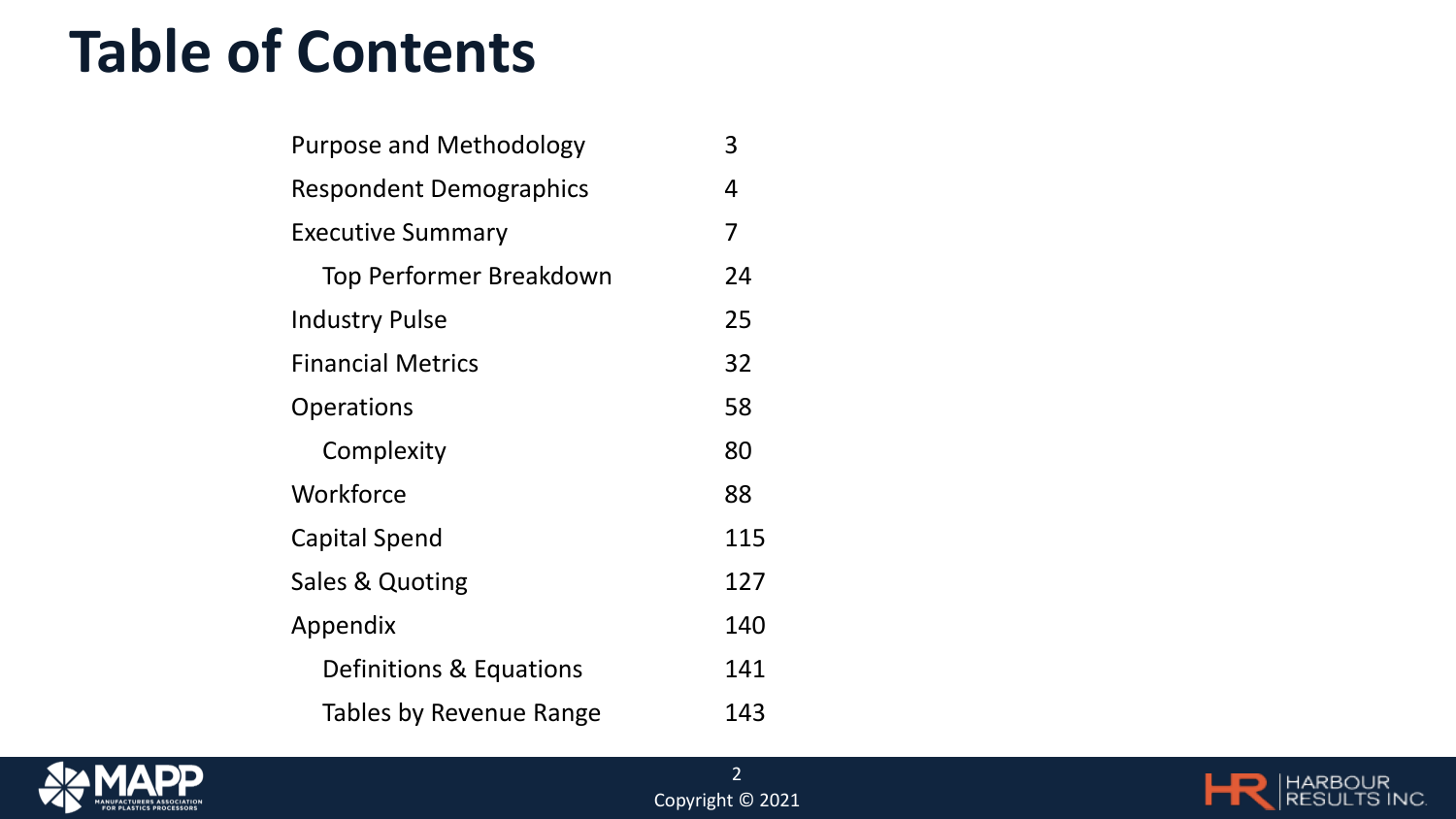### **Purpose and Methodology**

Harbour Results, Inc. regularly conducts market research within the manufacturing industry to examine key trends, benchmarks, and forecast indicators. More than 90 companies totaling 140 plastics processing facilities participated in this study from April to July 2021. The HRI team carefully analyzed the data from this study and reached out to companies when questions arose. In appreciation of your facility taking the time to be involved in this report, HRI is providing this output for personal use. If any questions, comments, or suggestions arise when reading the following content, please reach out to the following individuals:

**Cara Walton**

Director cwalton@harbourresults.com

#### **Laurie Harbour**

HRI President and CEO laurie.harbour@harbourresults.com



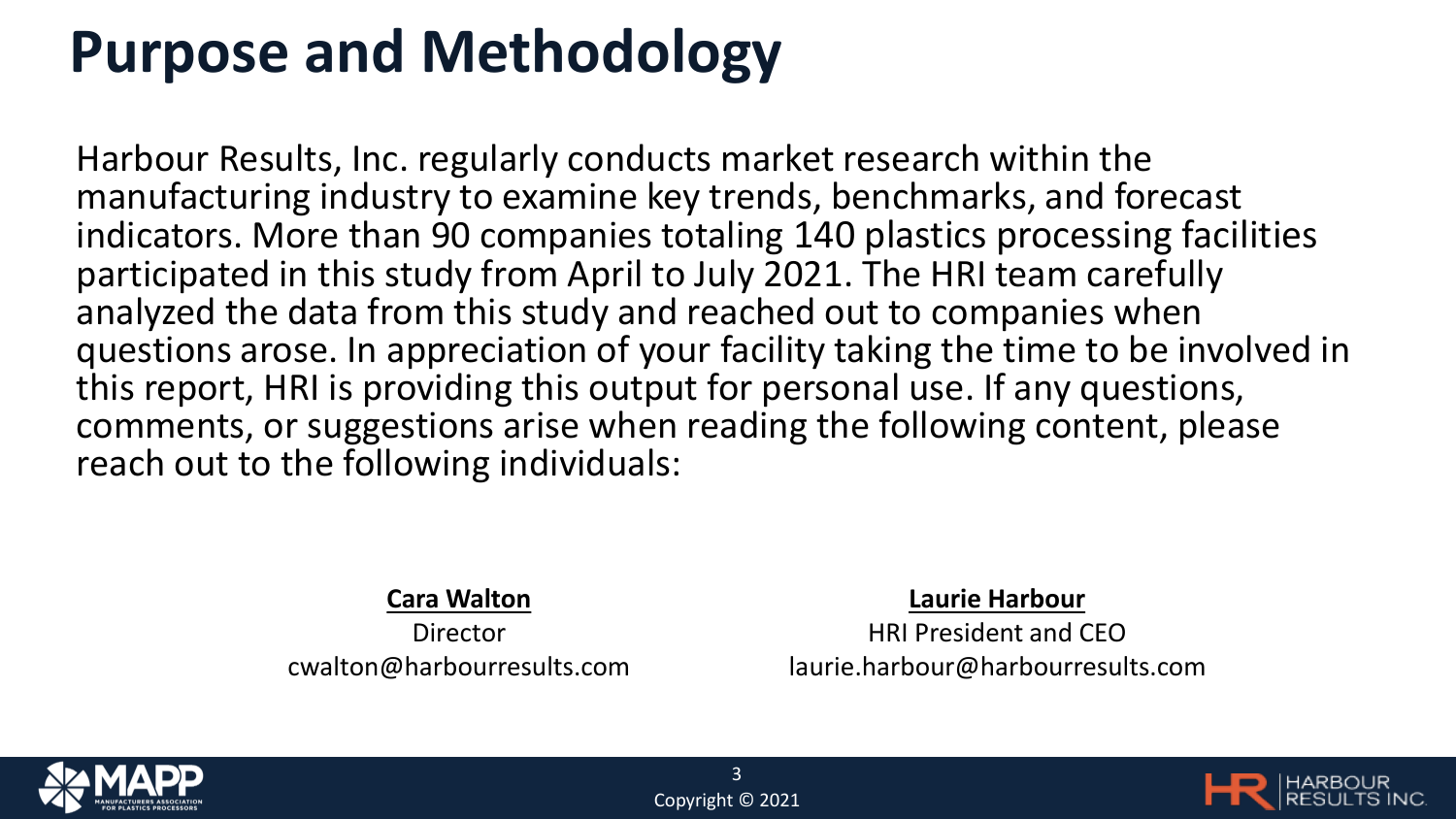# **Respondent Demographics: 140 Facilities**



*Questions: What was your annual revenue? What is your Facility's Primary Focus? Please identify your company's geographic location. Source: Harbour Results.*





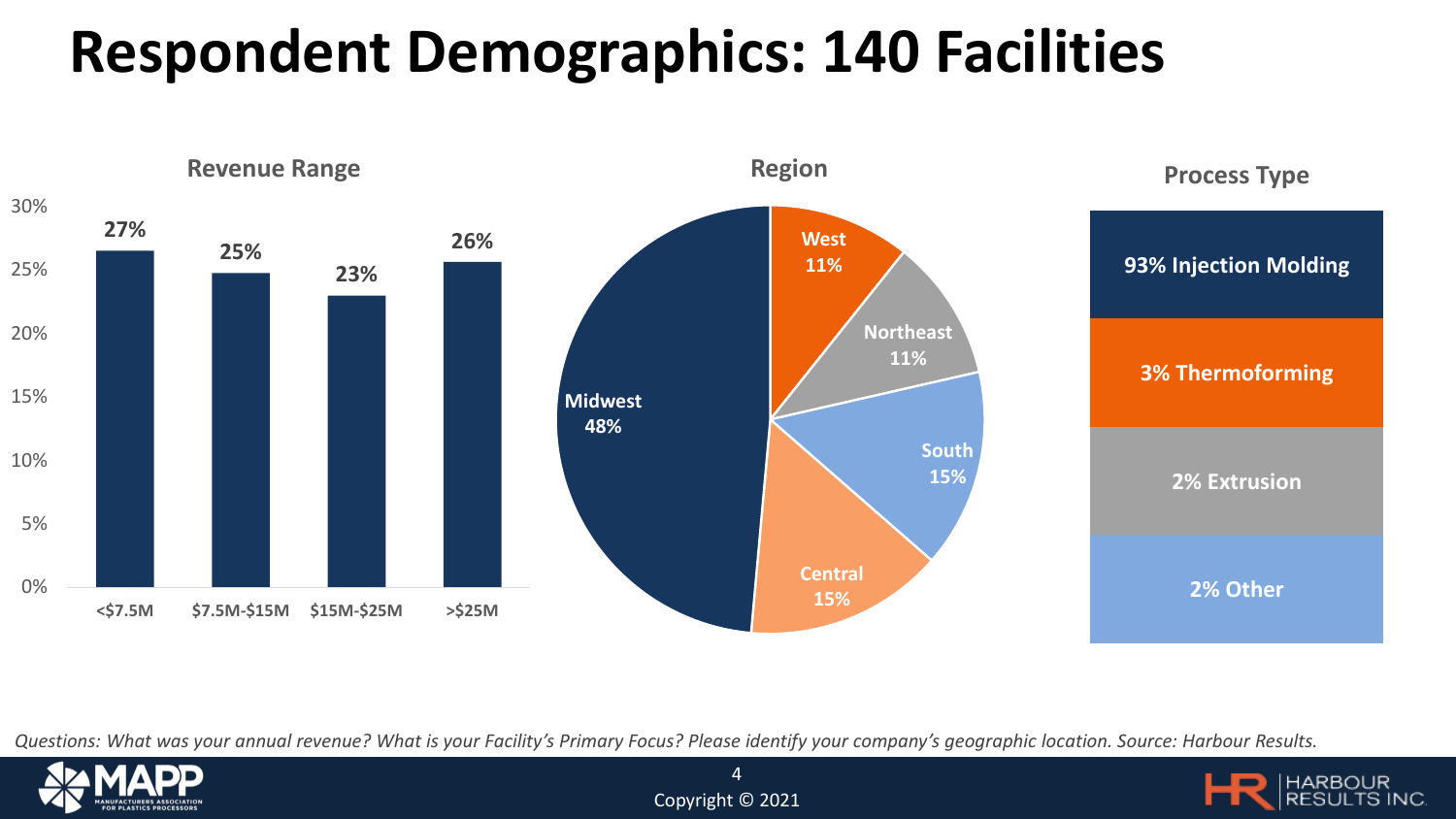

#### **Industry Pulse**



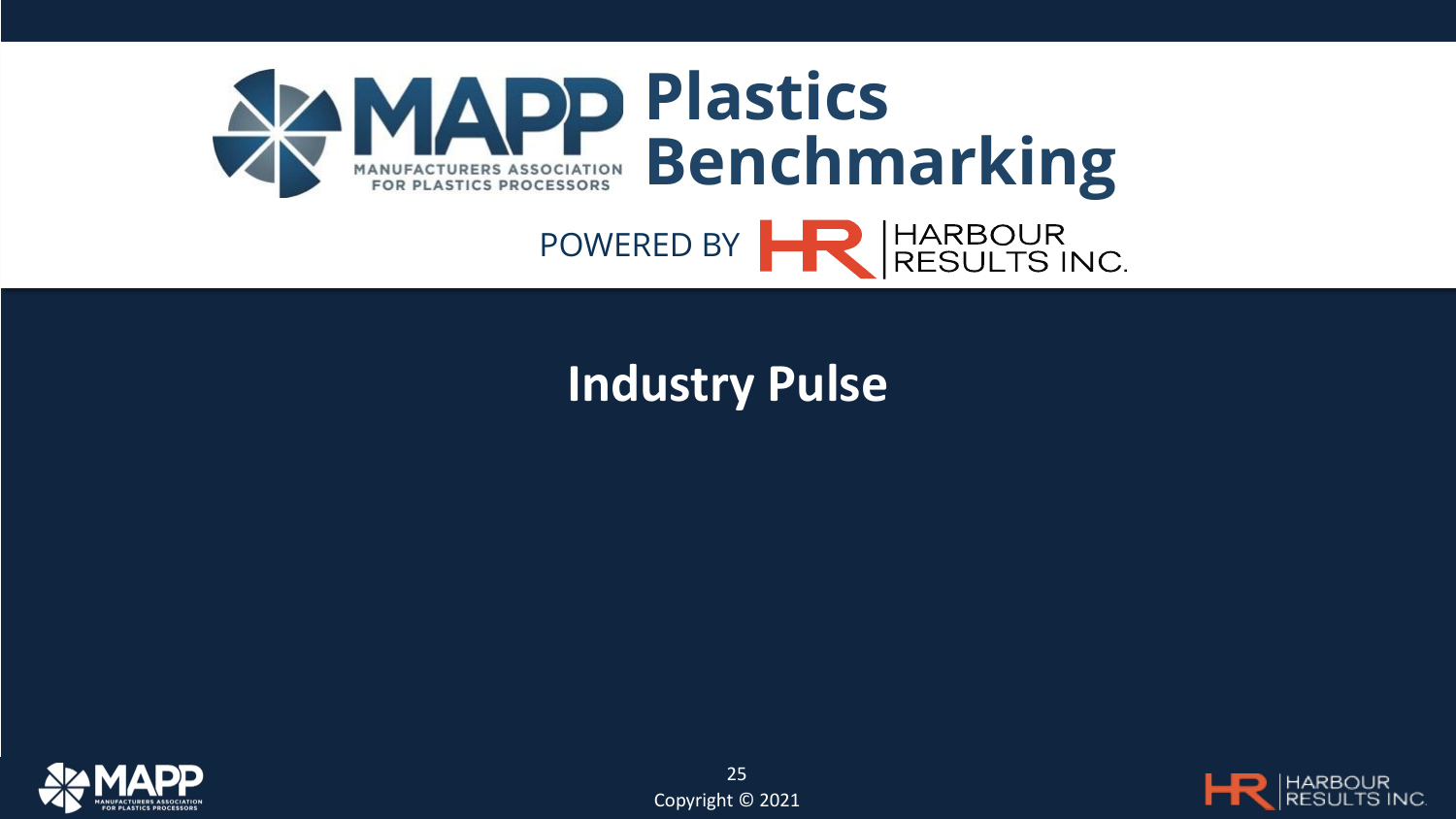### **Raw Material Remains a Pressing Issue**



*Question: Thinking about the future of your business, please rate your level of concern in the following areas…* 

*Source: Harbour Results.*



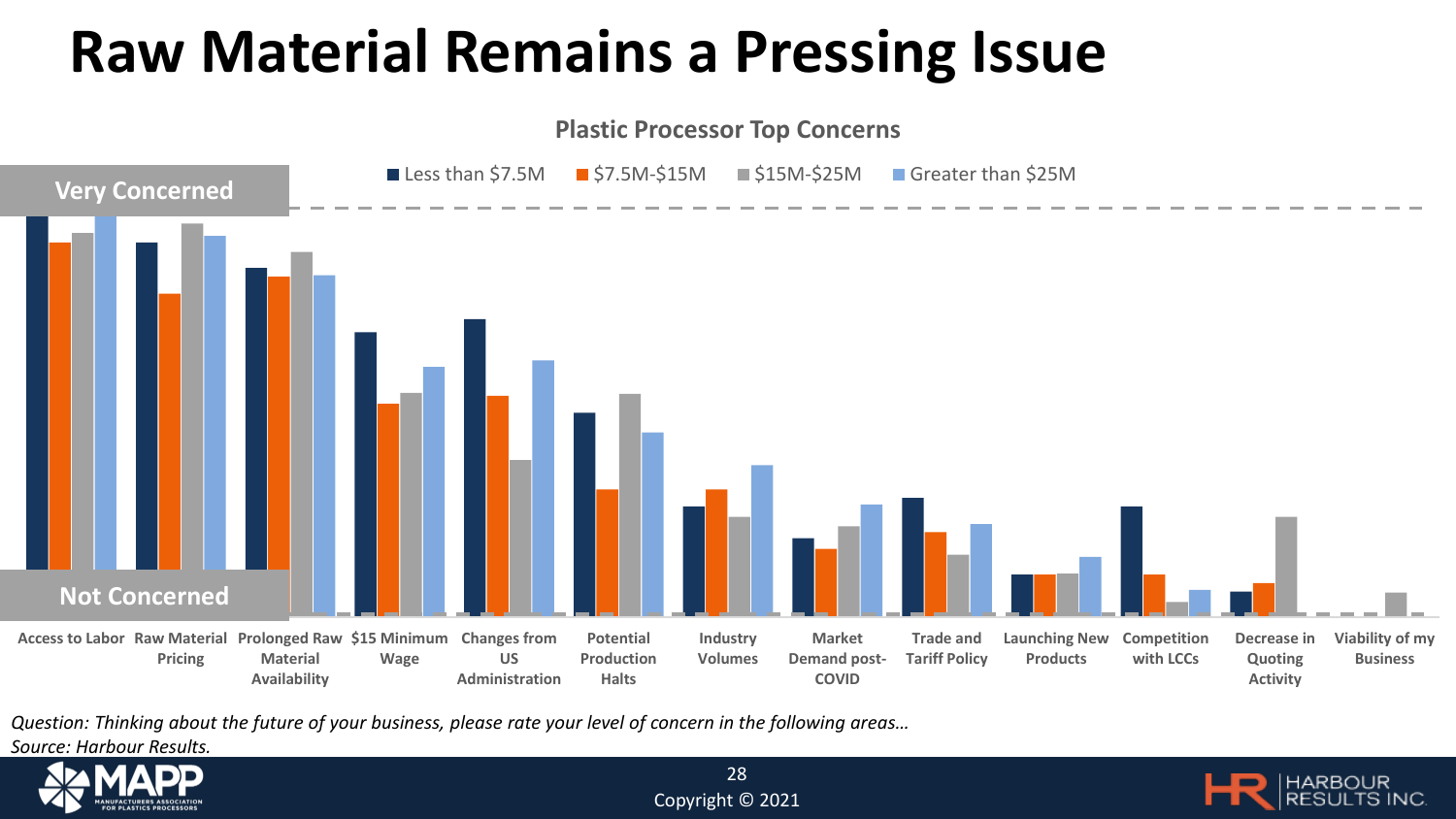

#### **Financial Metrics**



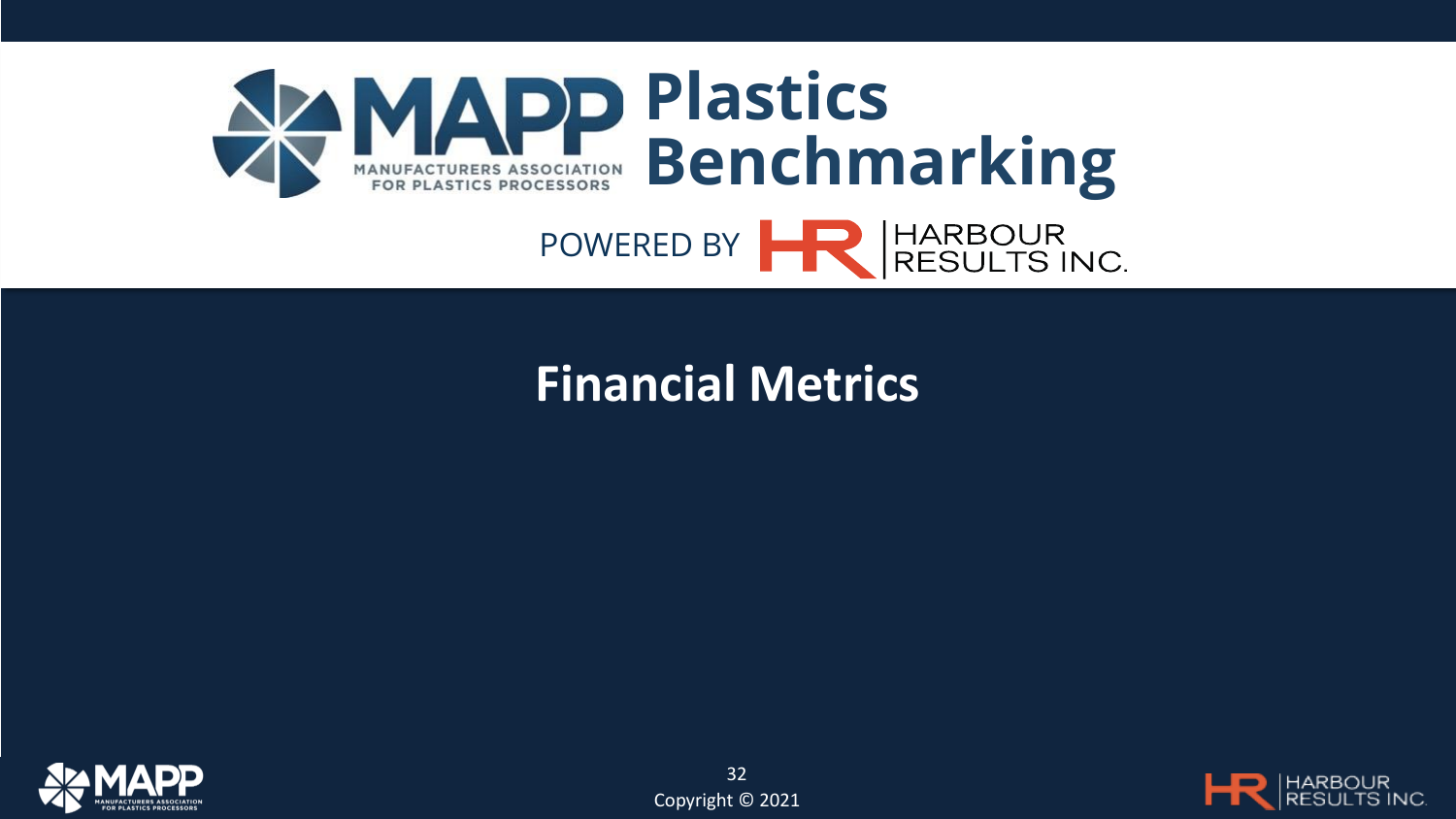# **Plastics Efficiency Up but Still Low**

**Efficiency Trend**

**2017 2018 2019 2020** 

of the end of the year instead of the average due to reporting challenges from COVID-19, potentially inflating 2020 efficiency numbers.



*Equation: Efficiency = ( Revenue – Materials – Subcontracting ) / ( Full Time Equivalent Employees ). Region: North America. Source: Harbour IQ.*





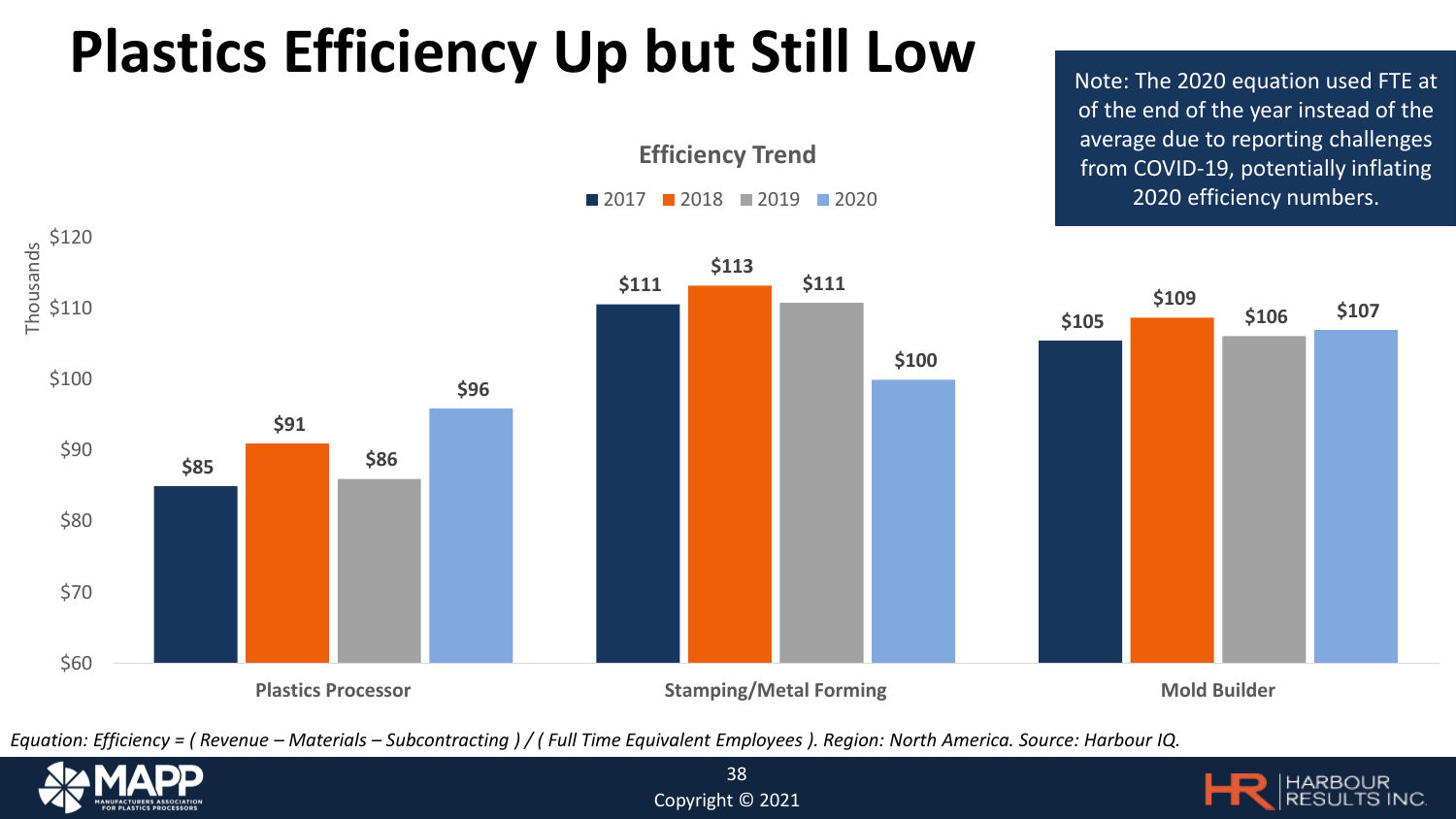## **Profitability Aligns with Debt to Earnings Ratio**





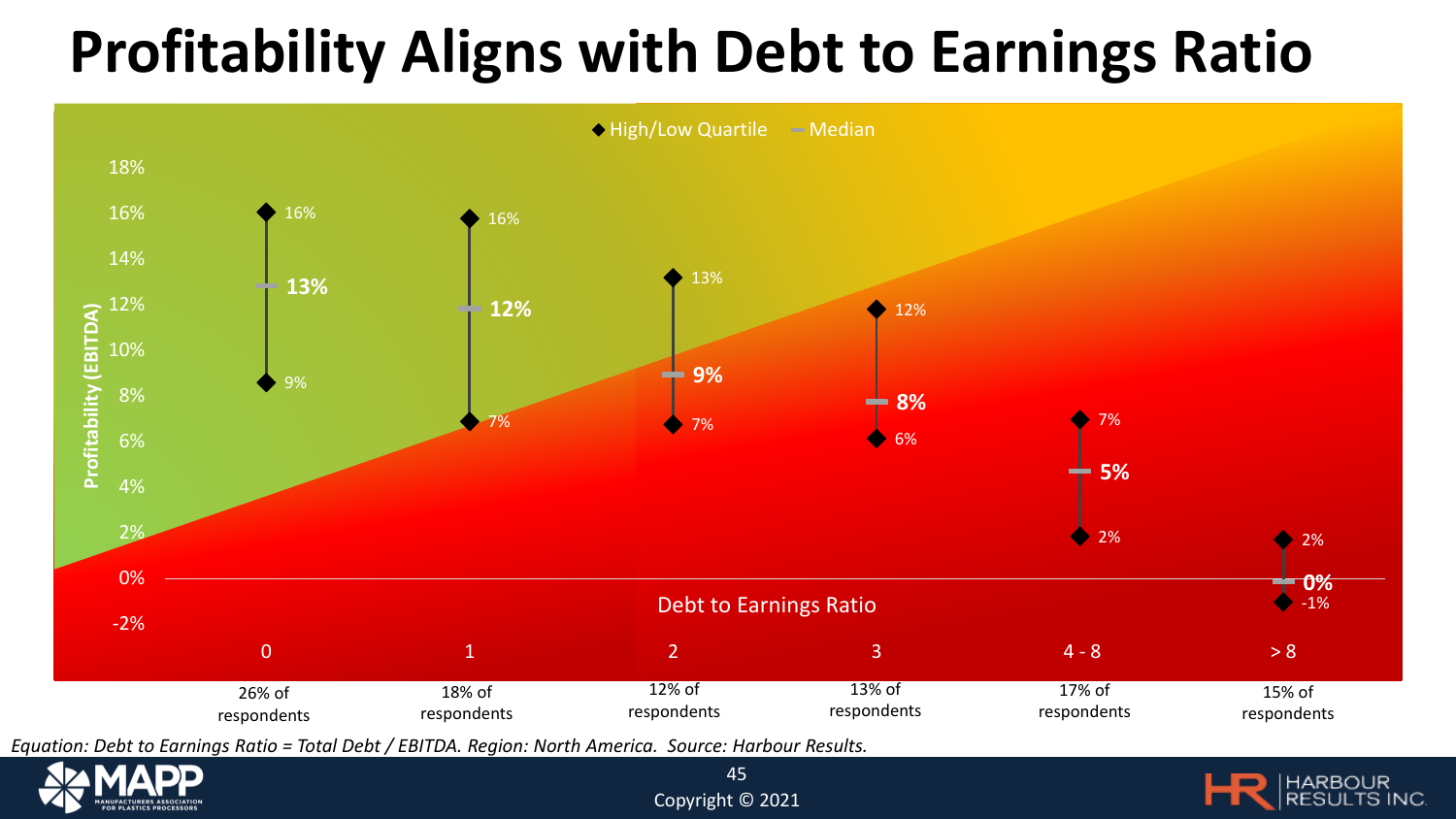# **Plastics Liquidity is Healthy**



**Cash Conversion Cycle Days vs Quick Ratio**

The cash conversion cycle and the quick ratio together tell us how well a company is managing capital needs by converting work to cash.

Across revenue ranges and processes, the cash conversion cycle and quick ratio are well aligned. A larger gap between the two numbers, implying they have significant cash tied up and are less liquid.

*Equation: Cash Conversion Cycle = 365 \* (( Inventory – AP ) / COGS + AR / Revenue ).* 

*Quick Ratio = ( Current Assets – Inventory ) / Current Liabilities. Region: North America. Source: Harbour Results.*

![](_page_9_Picture_7.jpeg)

![](_page_9_Picture_8.jpeg)

![](_page_9_Picture_9.jpeg)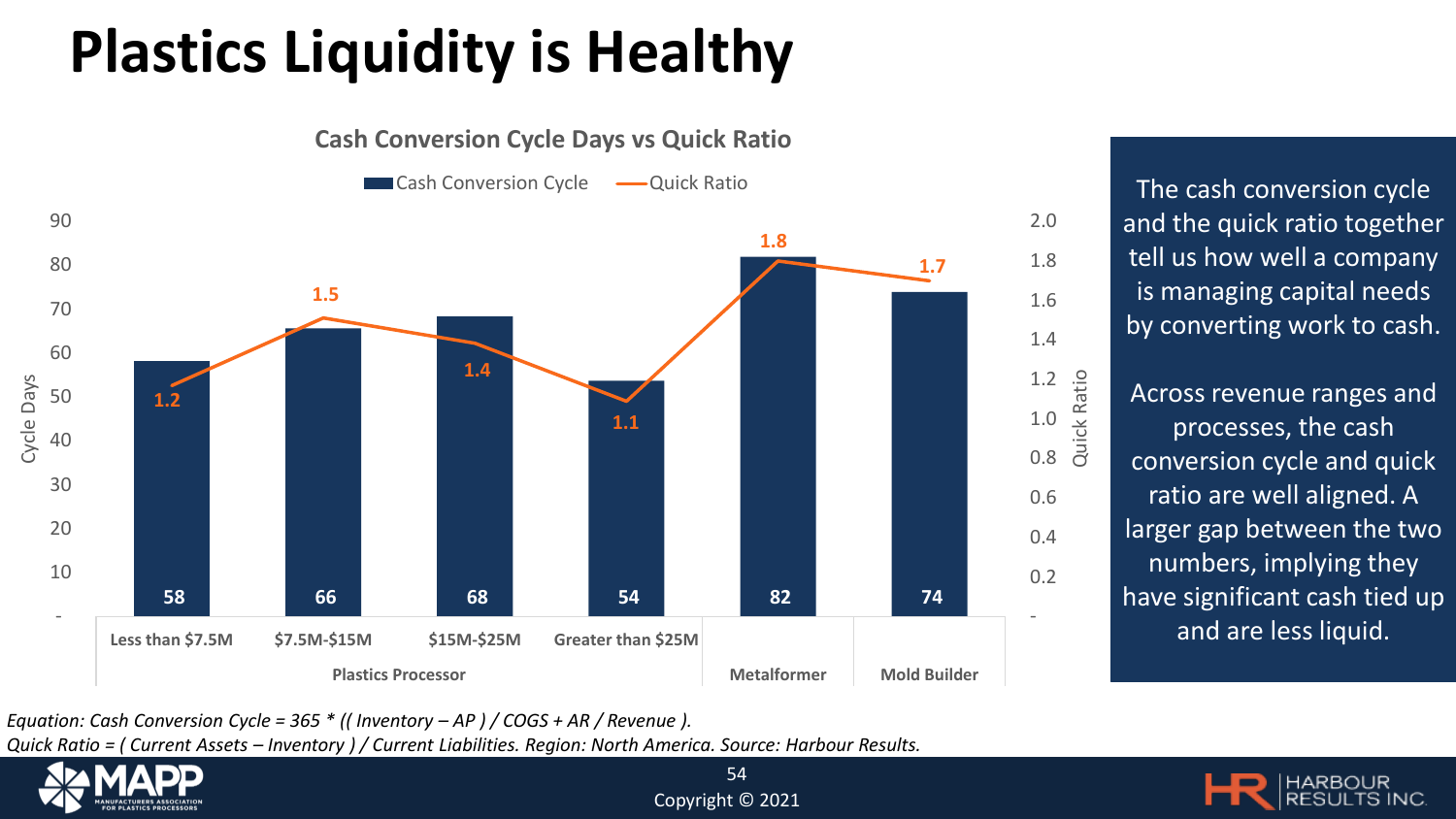![](_page_10_Picture_0.jpeg)

#### **Operations**

![](_page_10_Picture_2.jpeg)

![](_page_10_Picture_4.jpeg)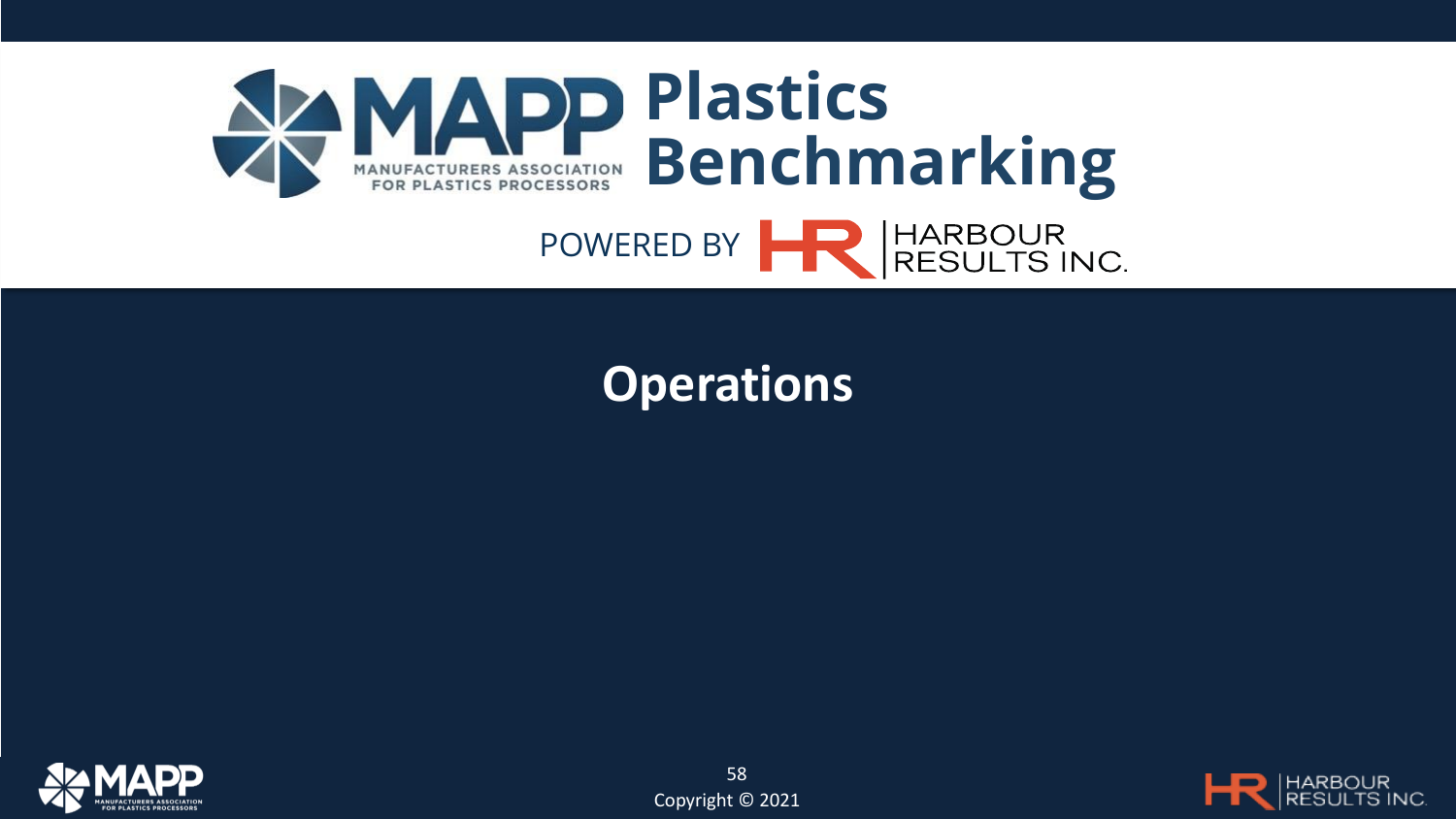# **Bad Process Capability is Lost Profit Opportunity**

![](_page_11_Figure_1.jpeg)

**2020 Efficiency by Internal Scrap % of Revenue**

*Calculation: Efficiency = ( Revenue – Materials – Subcontracting ) / ( Full time Equivalent Employees). Questions: What was your facility's scrap rate as a percent of revenue in 2020? Source: Harbour Results.*

![](_page_11_Picture_4.jpeg)

![](_page_11_Picture_6.jpeg)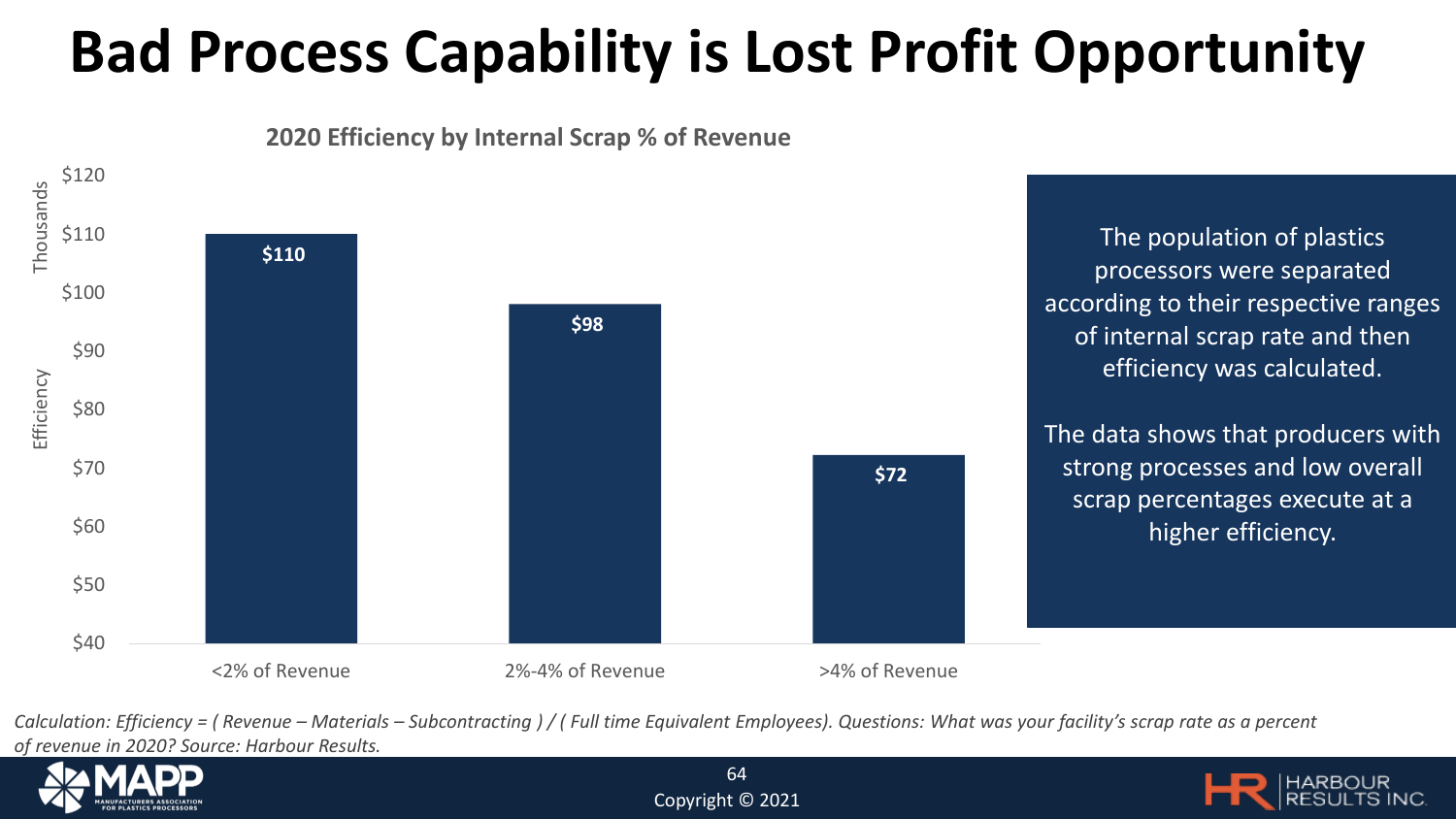### **Most Shops Report Longer Lead Times**

#### **Material Lead Time Comparison**

![](_page_12_Figure_2.jpeg)

Most respondents reported longer material lead times now than previous quarters.

35.8% were reporting lead times more 9 weeks longer than what they were in Fall 2019, making the on-time delivery difficult.

Supply chain issues will be the theme of 2021, with disruptions coming from ports, material shortages, and air freight delays.

*Questions: Thinking about current material lead time, is it longer or shorter now than the following time frames? Source: Harbour Results.*

65

![](_page_12_Picture_7.jpeg)

![](_page_12_Picture_8.jpeg)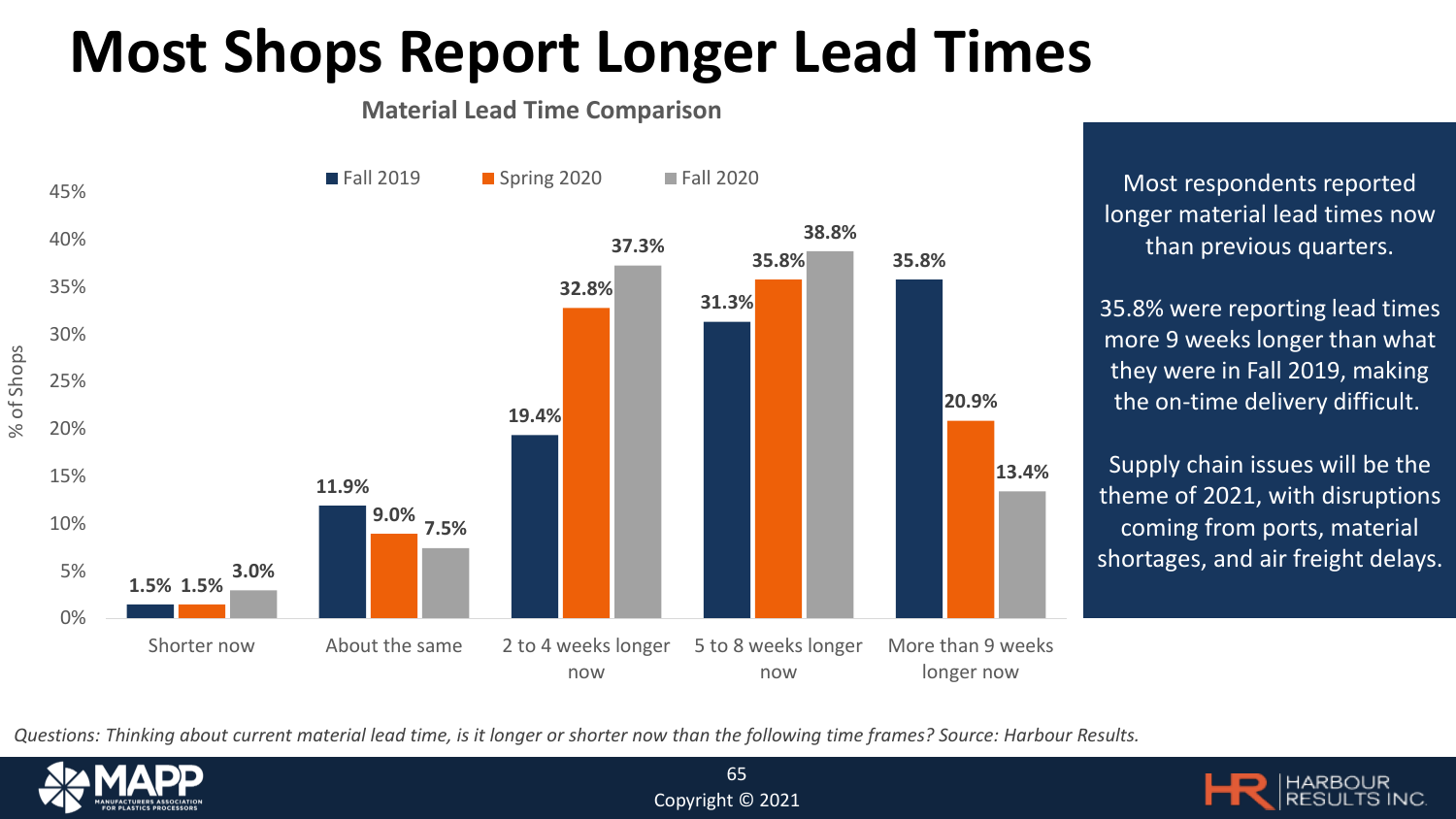## **Material Lead Times up Across the Board**

![](_page_13_Figure_1.jpeg)

supply chain issues and labor shortages appear to be 2021's greatest challenges.

Lead times were up across molding and stamping in 2021 compared to 2020. Supply chain issues stemming from COVID-19 recovery have impacted resin and metal availability and prices. Plastics processors have had lead times more than 3 weeks longer than stampers of similar sizes.

*Questions: Thinking about current material lead time, is it longer or shorter now than the following time frames?* 

*Source: Harbour Results.*

![](_page_13_Picture_6.jpeg)

![](_page_13_Picture_7.jpeg)

![](_page_13_Picture_8.jpeg)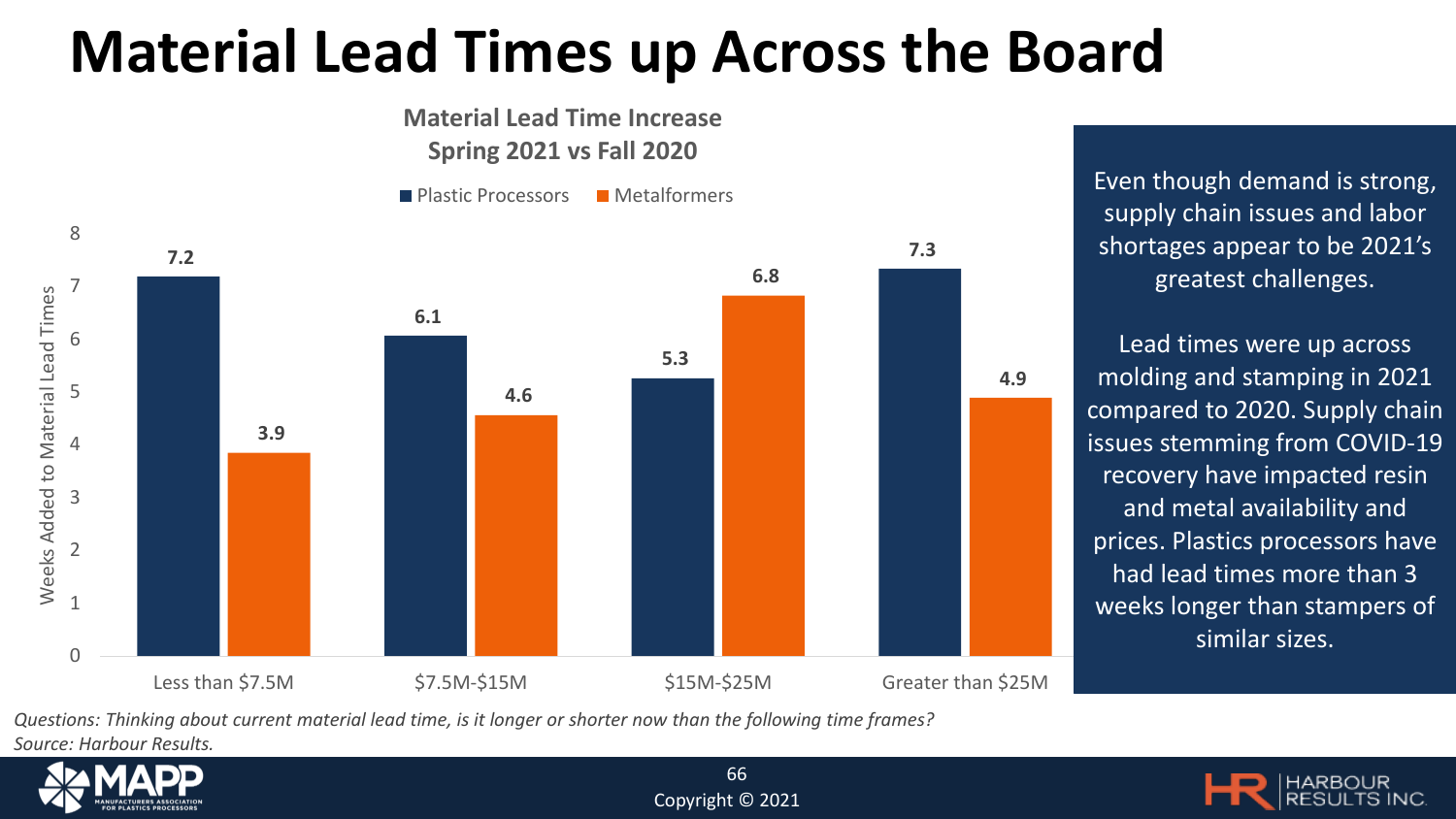![](_page_14_Picture_0.jpeg)

#### **Workforce**

![](_page_14_Picture_2.jpeg)

![](_page_14_Picture_4.jpeg)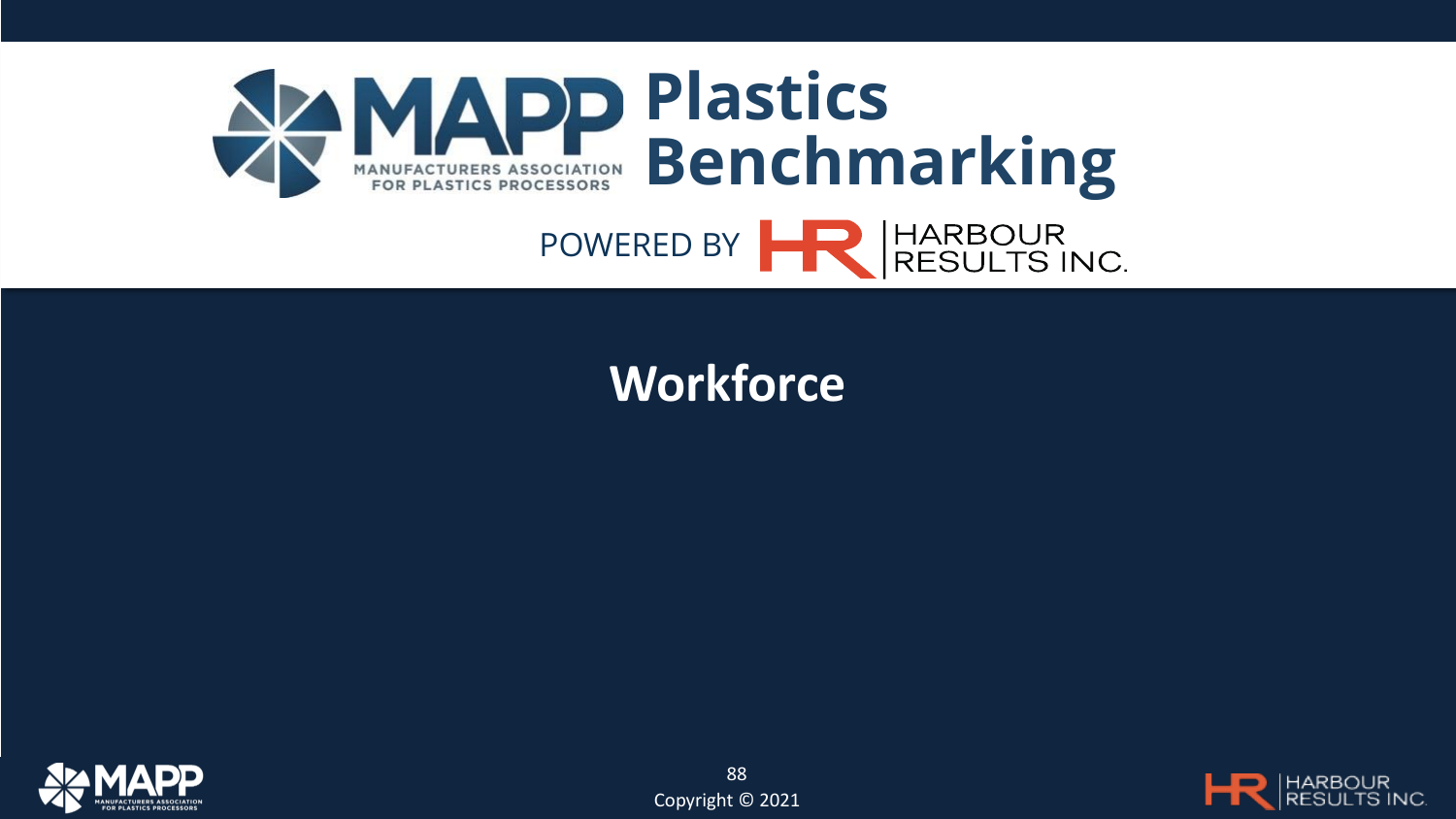### **Production Represents Most Hourly Employees**

**Hourly Employees**

![](_page_15_Figure_2.jpeg)

*Question: How many hourly employees does your facility have in each department? Source: Harbour Results.*

![](_page_15_Picture_4.jpeg)

![](_page_15_Picture_5.jpeg)

![](_page_15_Picture_6.jpeg)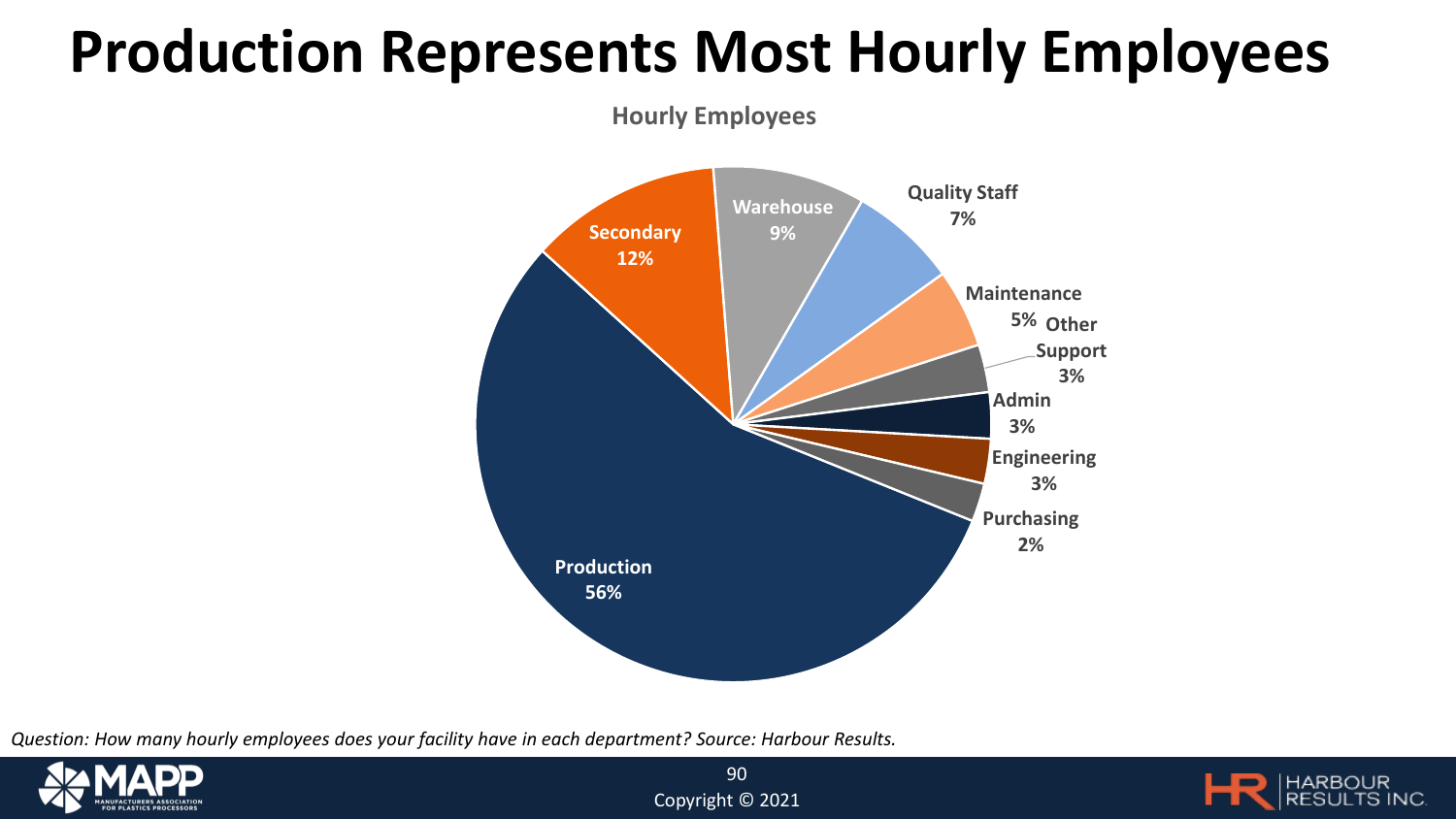## **25% of Missed Time in 2020 was COVID Related**

![](_page_16_Figure_1.jpeg)

*Questions: Including vacation and sick time, what percent of missed time in 2020 was COVID-19 related? If permitted by law, will your organization require employees to be vaccinated for COVID? Source: Harbour Results.*

![](_page_16_Picture_3.jpeg)

![](_page_16_Picture_5.jpeg)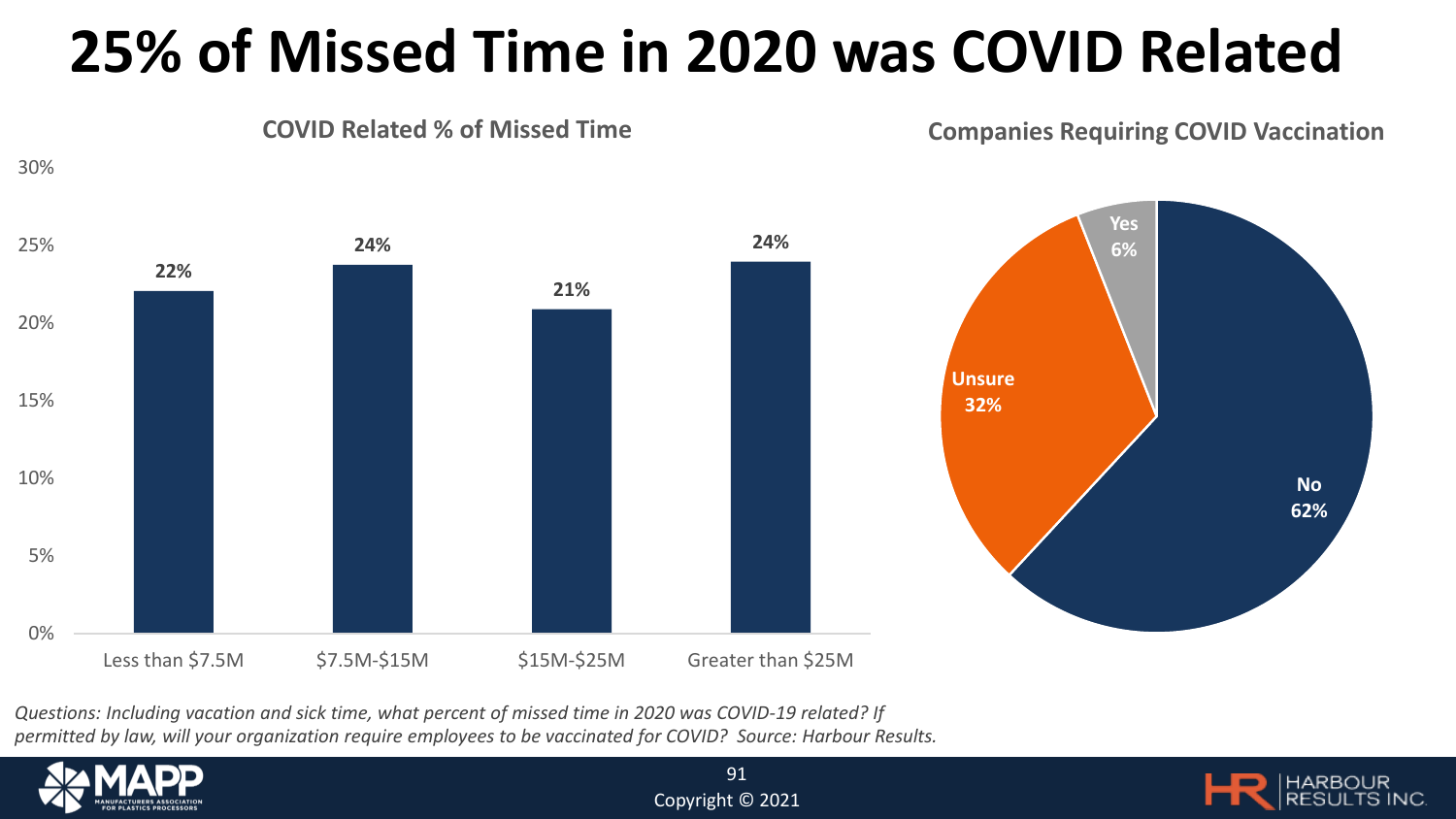## **General Labor Represents Most Open Positions**

![](_page_17_Figure_1.jpeg)

*Questions: In an average month, how many positions are open at your facility? Source: Harbour Results.*

![](_page_17_Picture_3.jpeg)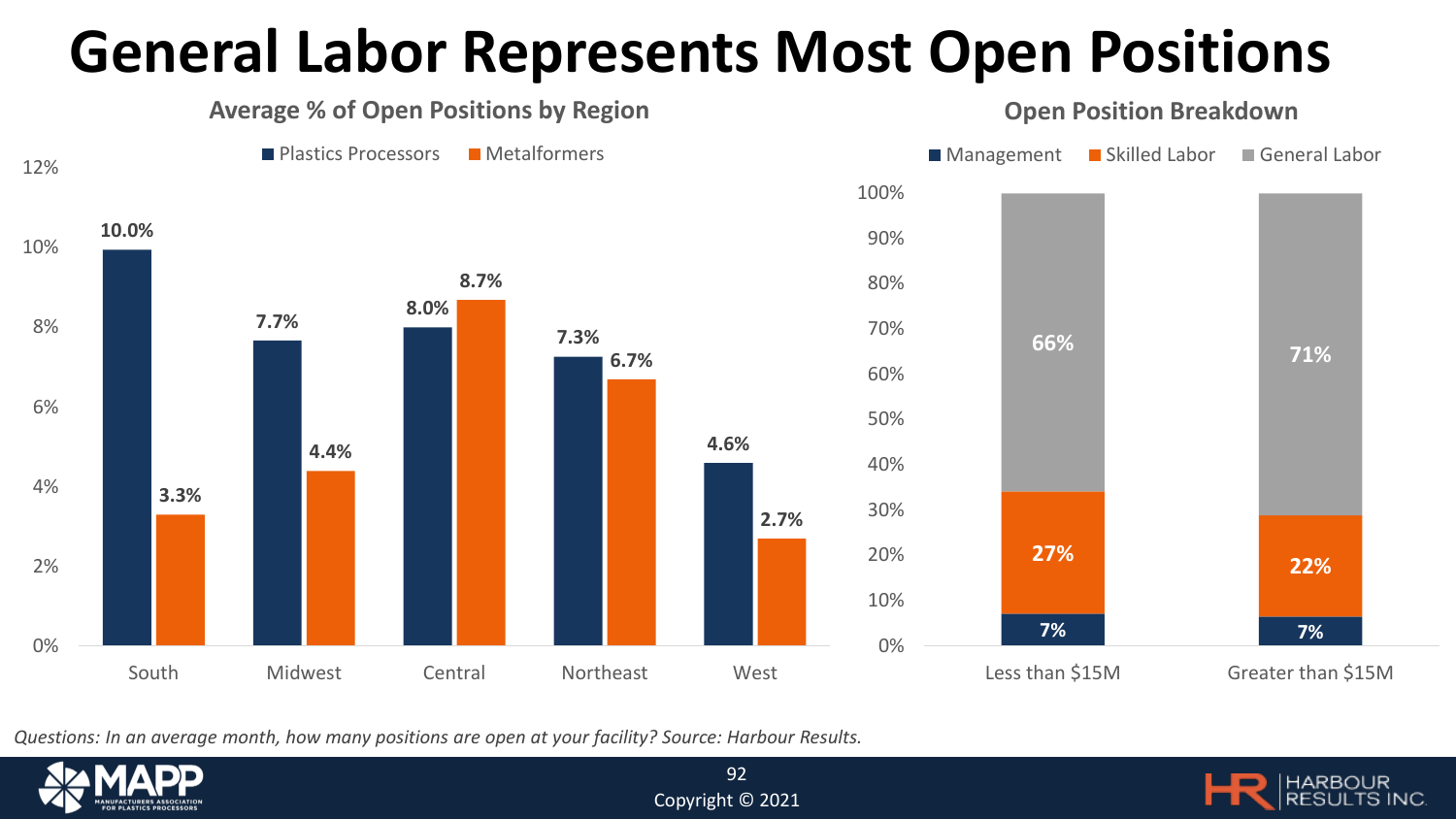## **More Open Positions Leads to Lower Efficiency**

![](_page_18_Figure_1.jpeg)

**2020 Efficiency by % of Open Positions**

Shops with greater than 10% open positions were shown to be 8.5% less efficient on average.

Openings require higher OT numbers, higher temp labor usage, or both. Increasing temporary labor has been proven to decrease efficiency in an organization.

Lower utilization could also be impacted by lack of labor, i.e., missed revenue and fewer machines running because labor isn't available. This will result in OT for the employed staff to meet demands.

*Efficiency = ( Revenue – Materials – Subcontracting ) / ( Full Time Equivalent Employees ). Questions: In an average month, how many open positions are at your facility? Source: Harbour Results.*

![](_page_18_Picture_7.jpeg)

![](_page_18_Picture_9.jpeg)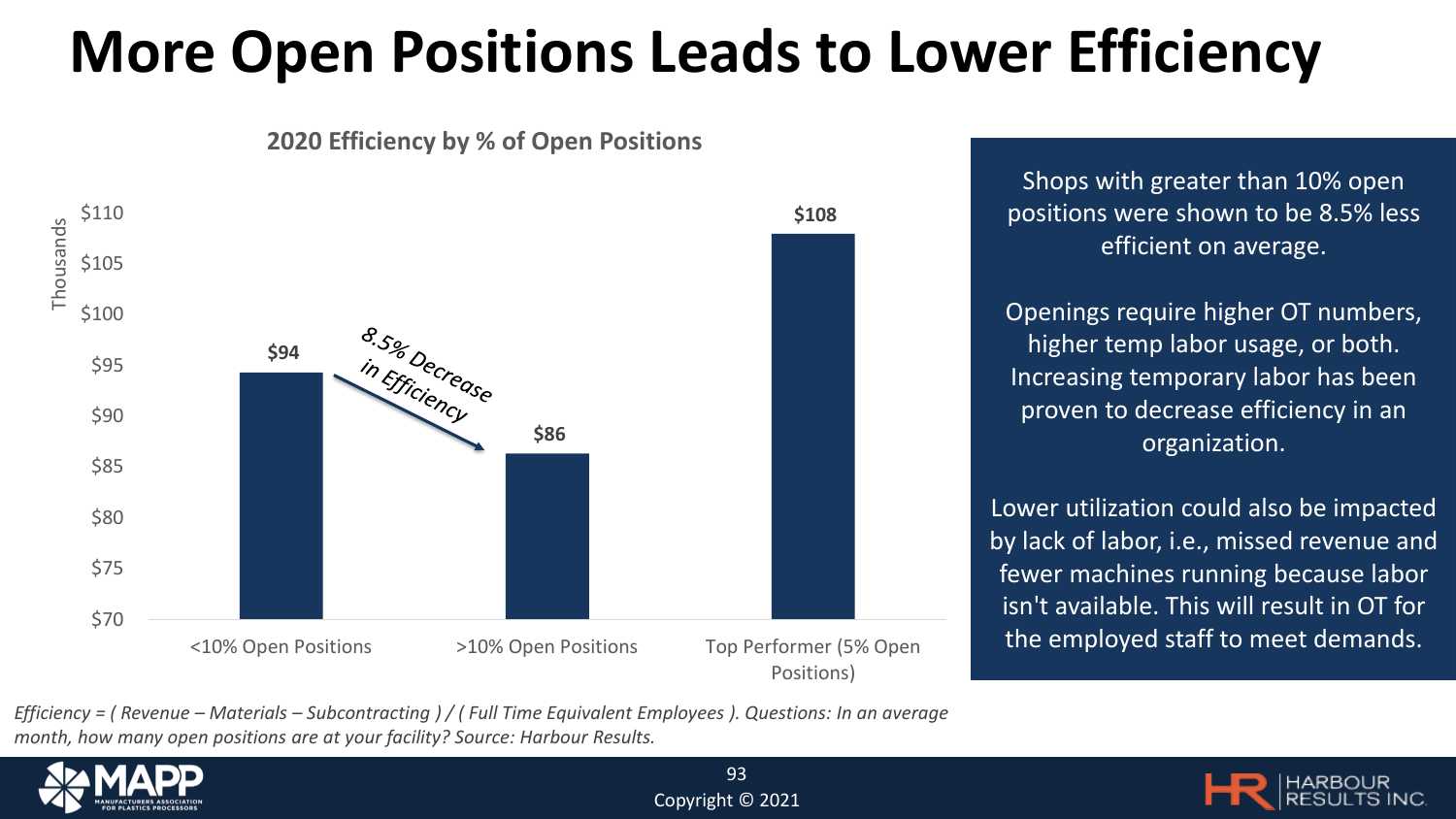![](_page_19_Picture_0.jpeg)

#### **Capital Spend**

![](_page_19_Picture_2.jpeg)

![](_page_19_Picture_4.jpeg)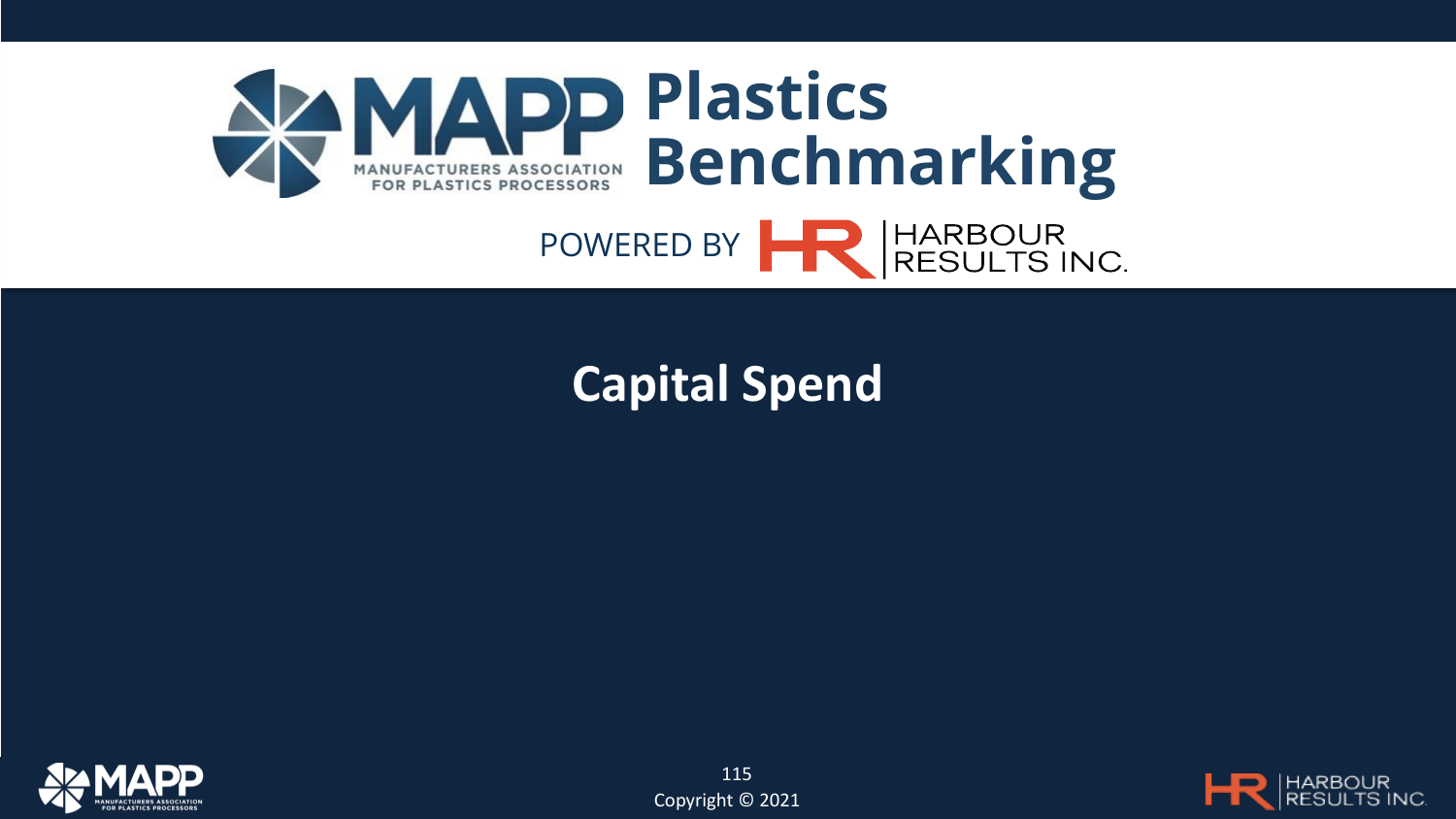#### **Plastics CapEx Consistent with 2019 and 2020**

**Capital Spend as a % of Revenue**

![](_page_20_Figure_2.jpeg)

![](_page_20_Figure_3.jpeg)

*Question: What was your annual capital spend and revenue? Region: North America. Source: Harbour Results.* 

![](_page_20_Picture_5.jpeg)

![](_page_20_Picture_7.jpeg)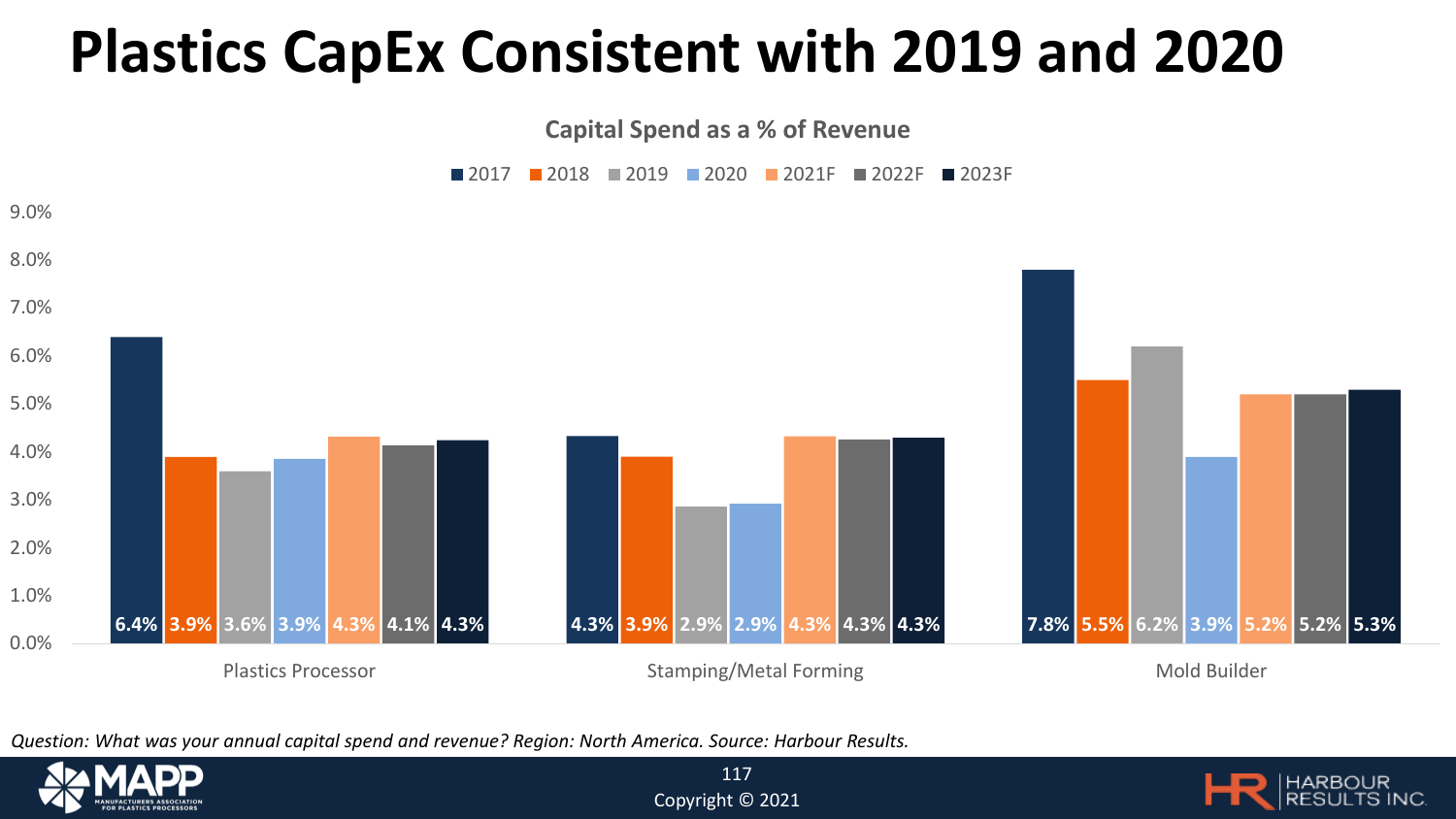![](_page_21_Picture_0.jpeg)

#### **Sales & Quoting**

![](_page_21_Picture_2.jpeg)

![](_page_21_Picture_4.jpeg)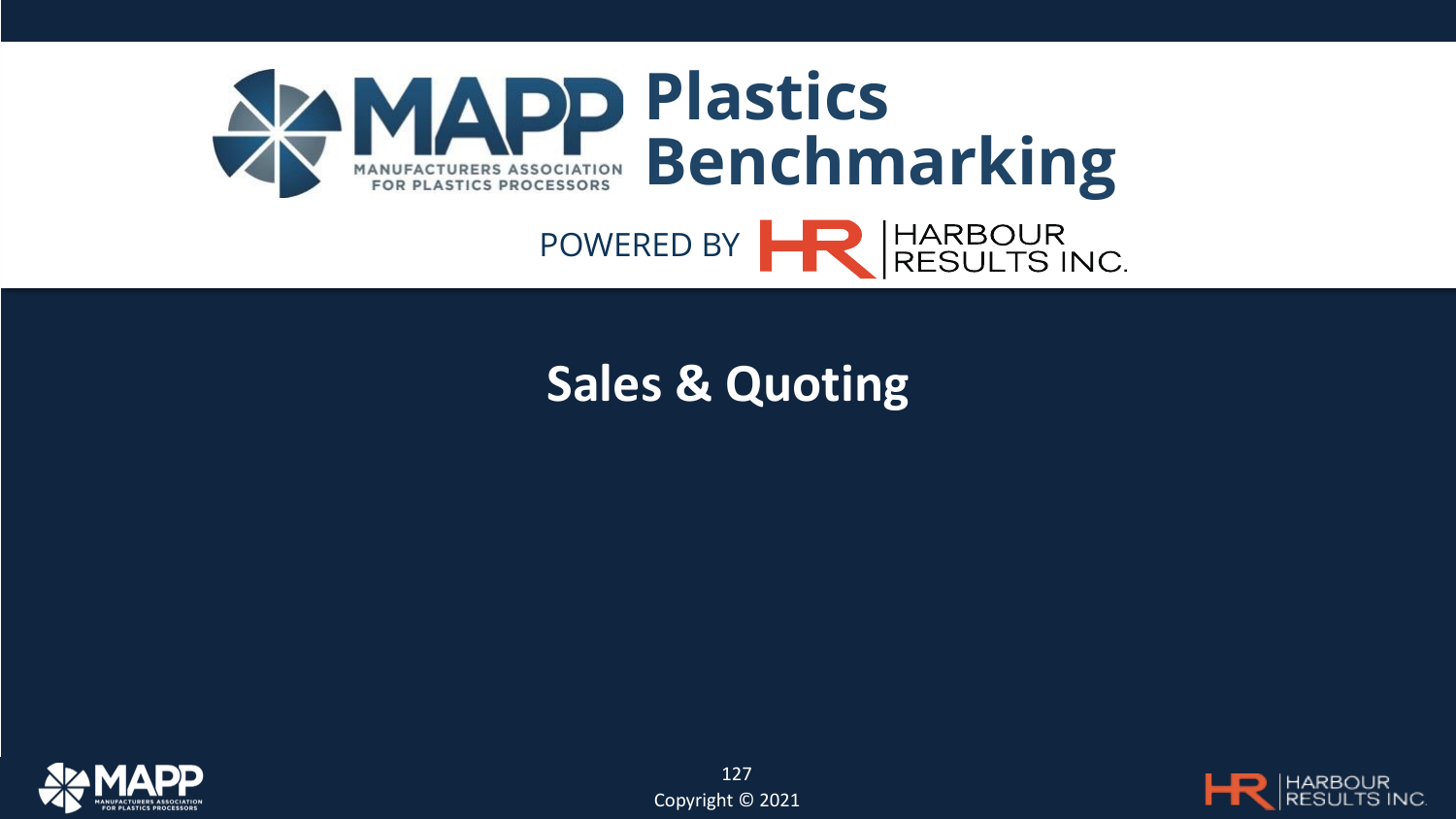## **Quote Levels Have not Picked Up for Many Shops**

#### **Quote Activity Comparison**

![](_page_22_Figure_2.jpeg)

*Questions: Thinking about current quote activity at your facility, please choose the rate at which you have been quoting new opportunities versus the following time frames… Source: Harbour Results* 

![](_page_22_Picture_4.jpeg)

![](_page_22_Picture_6.jpeg)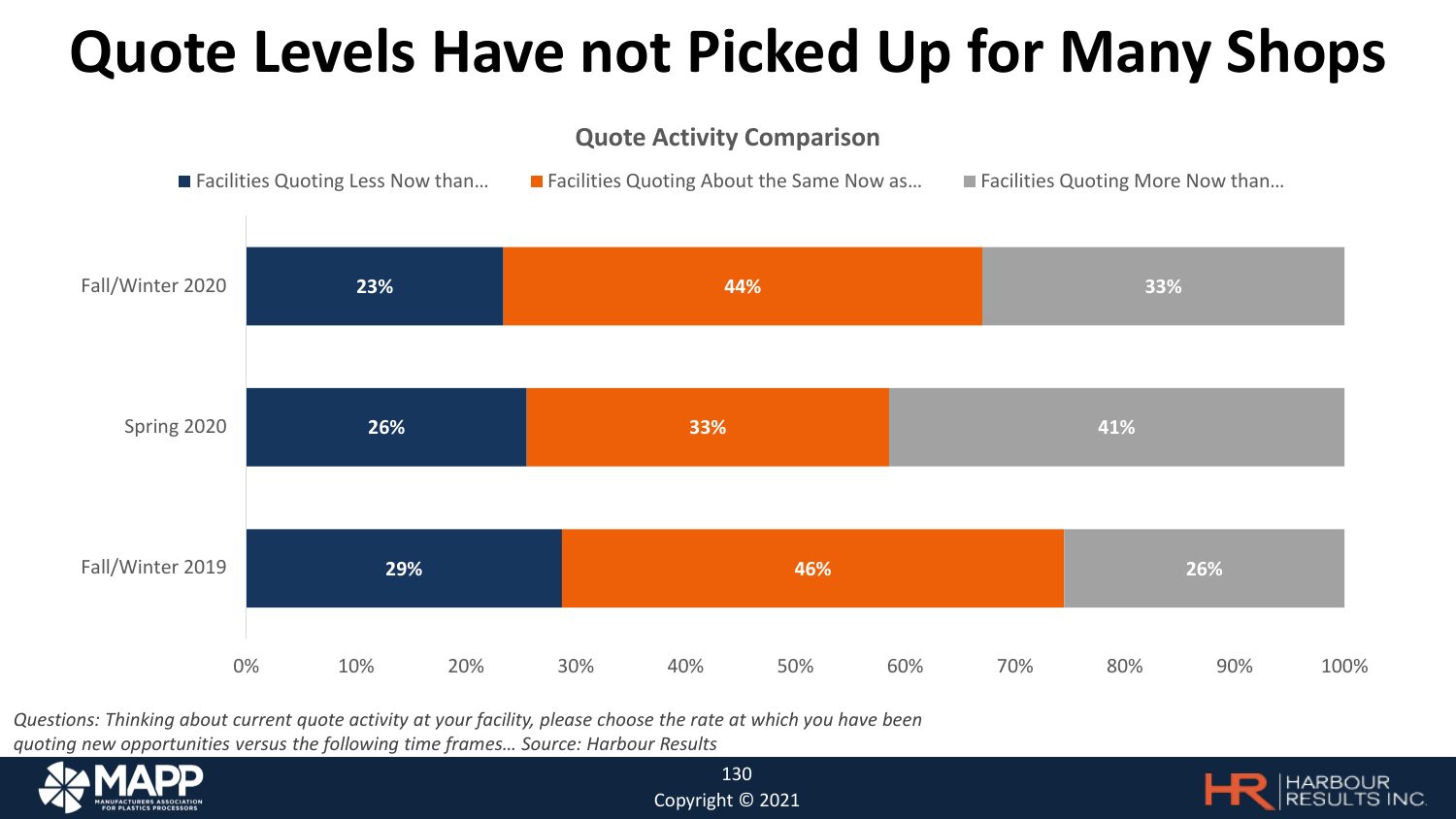#### **More Customers Does Not Mean More Profit**

![](_page_23_Figure_1.jpeg)

good in practice, however managing the customer tail is important. Though \$15-\$25M shops buck this trend, overall, those with more customers have lower EBIT.

Managing the customer tail means evaluating which customers are most important to the bottom line. If a customer does not meaningfully contribute to profit but requires the same time and attention as a profit driver, is the relationship worth continuing?

*Questions: How many active customers did your facility serve in the following time frames?*

*Source: Harbour Results* 

![](_page_23_Picture_6.jpeg)

![](_page_23_Picture_7.jpeg)

![](_page_23_Picture_8.jpeg)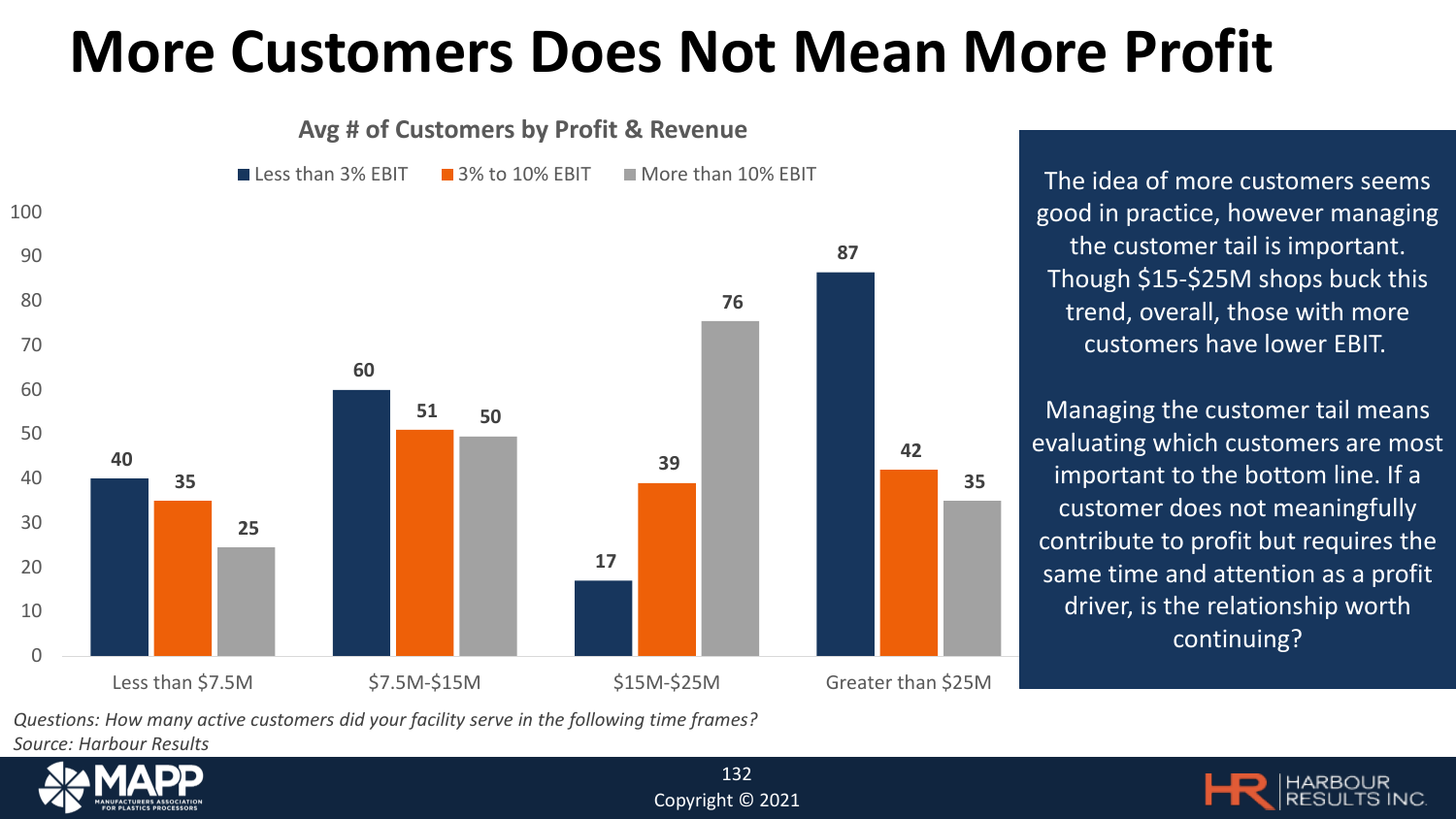# **Higher EBIT Shops have clear US or China Strategy**

![](_page_24_Figure_1.jpeg)

*Questions: What percent of tools are sourced each country? Source: Harbour Results* 

![](_page_24_Picture_3.jpeg)

![](_page_24_Picture_5.jpeg)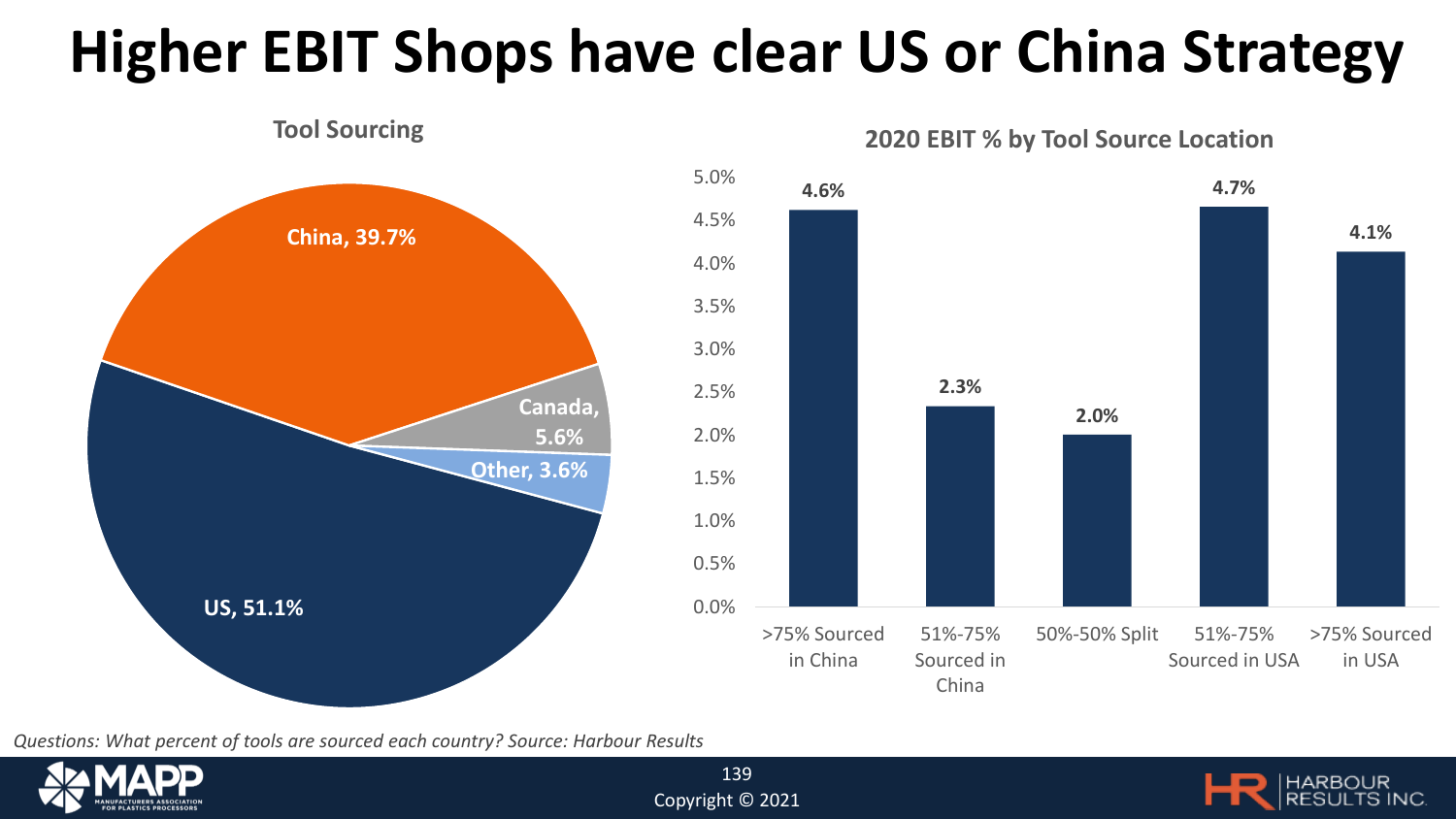#### **About Harbour Results**

#### **Trusted Advisor to the Manufacturing Industry**

Established to help small- to medium-sized businesses transform operations and develop a roadmap to maintain financial and operational success.

![](_page_25_Figure_3.jpeg)

![](_page_25_Picture_4.jpeg)

![](_page_25_Picture_5.jpeg)

![](_page_25_Picture_6.jpeg)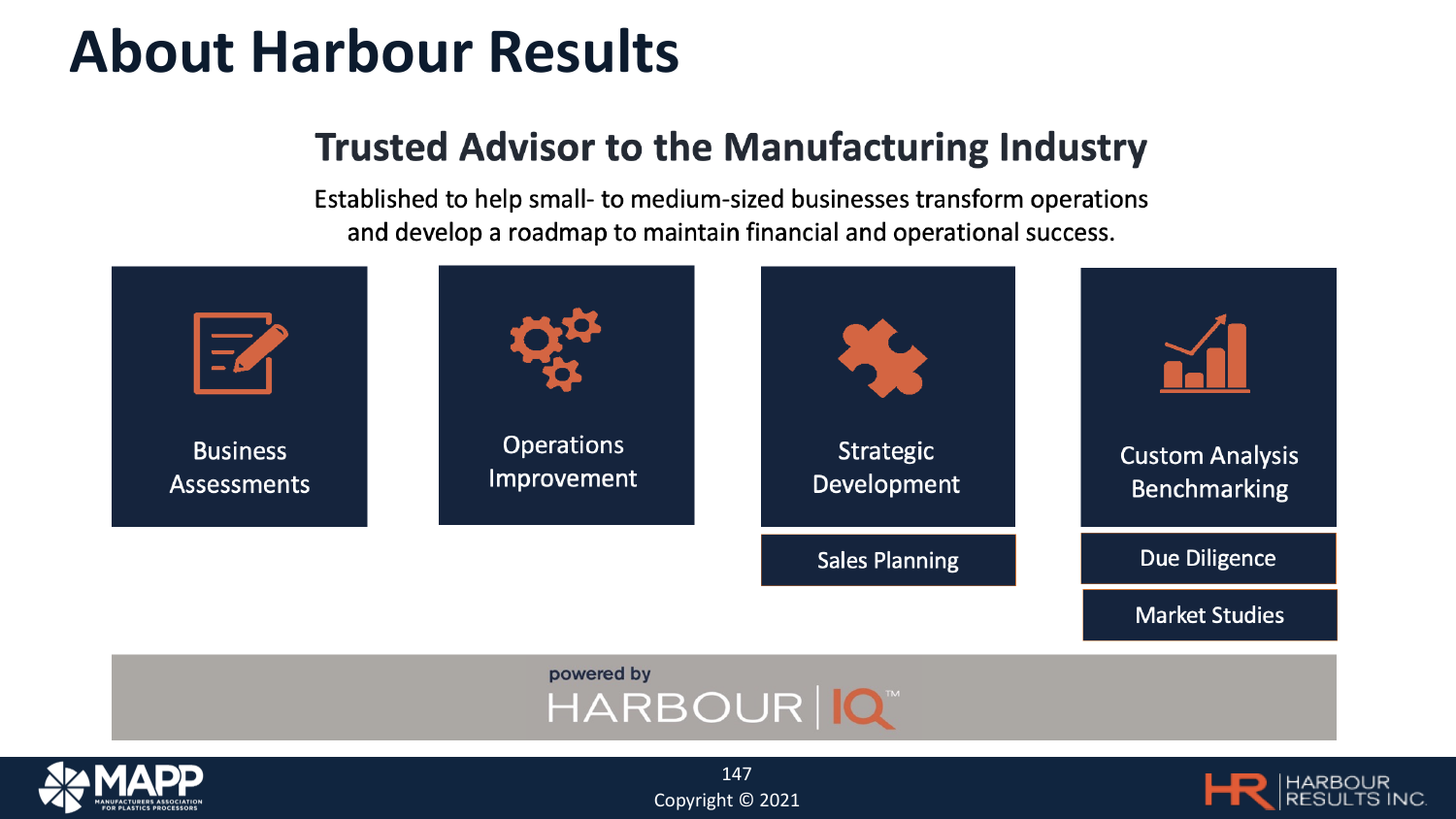## HARBOUR | O

Harbour IQ is an intelligence tool for the manufacturing industry that provides data and intelligence critical for companies to better understand the marketplace and make informed business decisions.

Harbour IQ is available at two distinct levels to cater to different business requirements

#### **Harbour IQ Standard** Data + Information

Harbour IQ Standard is an affordable resource that provides up-to-date data and insights for manufacturers. Information is pushed directly to you on a biweekly basis in an easy-to-digest format.

#### **Harbour IQ Enterprise**

Customized Data + Intelligence + Face-to-Face/Virtual Interaction

Harbour IQ Enterprise provides real-time access to advisors, intelligence, expertise and data for manufacturers as well as company-specific insights and information.

![](_page_26_Picture_8.jpeg)

![](_page_26_Picture_10.jpeg)